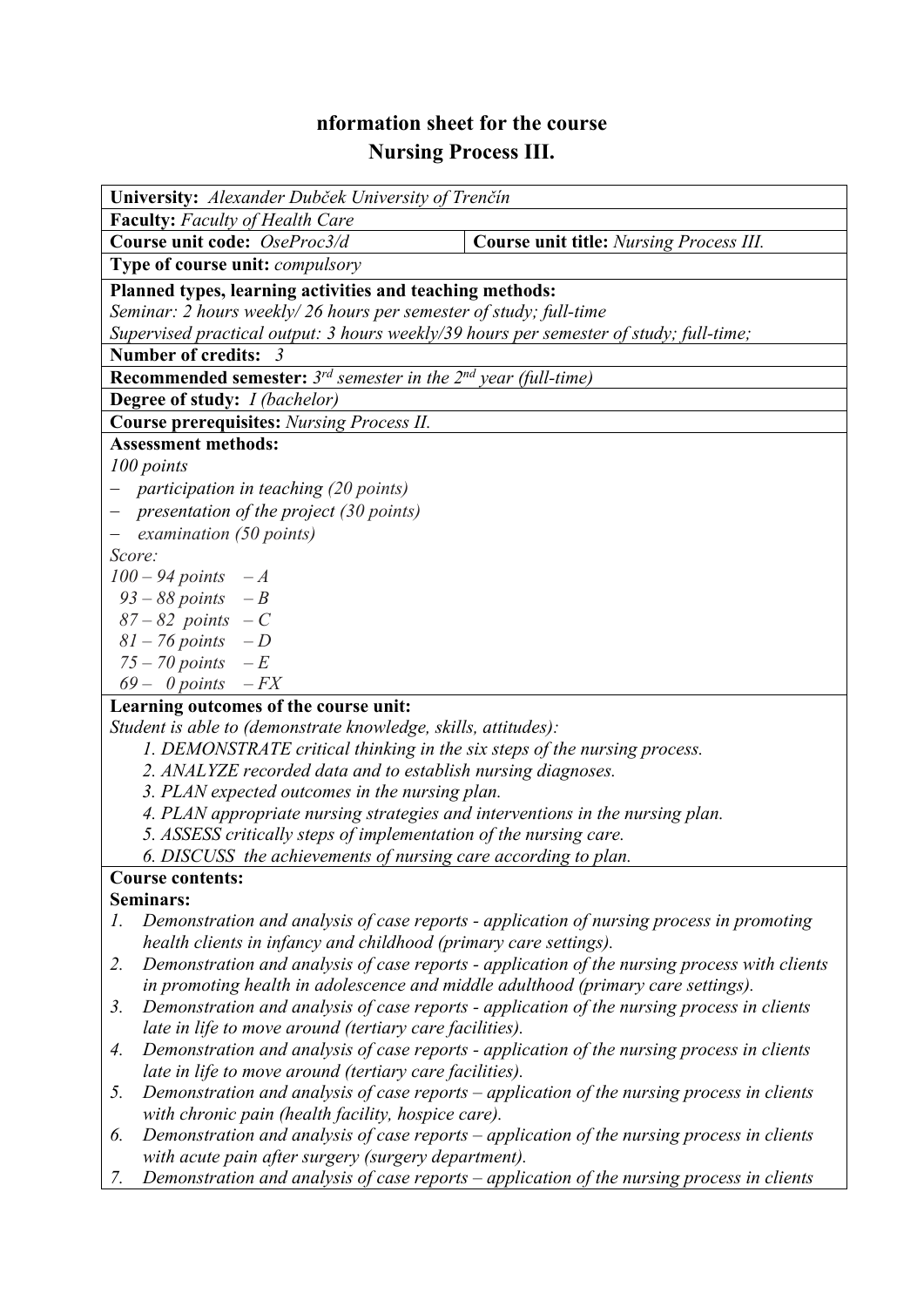*with problems breathing (internal, surgical department).* 

- *8. Demonstration and analysis of case reports application of the nursing process in clients with disorders of balance of body fluids and electrolytes (ward).*
- *9. Demonstration and analysis of case reports application of the nursing process in clients with problems with evacuation of feces (medical equipment).*
- *10. Demonstration and analysis of case reports application of the nursing process in clients with problems emptying the urine (medical equipment).*
- *11. Demonstration and analysis of case reports application of the nursing process in clients with nutritional problems (medical device).*
- *12. Demonstration and analysis of case reports application of the nursing process in clients difficulty sleeping (medical equipment).*
- *13. Demonstration and analysis of case reports application of the nursing process in clients (ethnic group) with different cultural values (medical equipment).*
- 14. *Demonstration and analysis of case reports application of the nursing process in clients with spiritual needs (hospice facility).*

## **Recommended of required reading:**

- 1. *FARKAŠOVÁ, D. a kol. Ošetrovateľstvo teória. Martin: Osveta, 2009. 245 s. ISBN 978-80- 8063-322-6.*
- 2. *HERDMAN, T.H. NANDA International Ošetřovatelské diagnózy Definice a klasifikace 2012-2014. Praha : Grada Publishing, 2013. 550 s. ISBN 978-80-247-4328-8.*
- 3. *KONTROVÁ, Ľ. ZÁČEKOVÁ, M. HULKOVÁ, V. a kol. Štandardy v ošetrovateľstve. Martin: Osveta, 2005. 215 s. ISBN 80-8063-198-0*
- 4. *KOZIEROVÁ, B. ERBOVÁ, G. OLIVIEROVÁ, R. Ošetrovateľstvo 1, 2. Martin: Osveta 1995, 1. vyd. 1474 s. ISBN 80-217-0528-0*
- 5. *MASTILIAKOVÁ, D. Holistické přístupy v péči o zdraví. 3. nezmen. vyd. Brno : NCONZO, 2010 164 s. ISBN 978-80-7013-457-3.*
- 6. *MASTILIAKOVÁ, D.: Úvod do ošetřovatelství systémový přístup. I. díl. 1. vyd. Praha : Karolinum, 2002. 187 s. ISBN 80-246-0429-9.*
- 7. *MASTILIAKOVÁ, D.: Úvod do ošetřovatelství systémový přístup. II. díl. 1. vyd. Praha : Karolinum, 2002. 160 s. ISBN 80-246-0428-0.*
- 8. *MASTILIAKOVÁ, D. Ošetrovateľský proces metóda ošetrovateľskej praxe. Študijná opora /on-line/*
- 9. *MASTILIAKOVÁ, D. Potreby človeka a ošetrovateľská diagnostika. Študijná opora /on-line/*
- 10. *MASTILIAKOVÁ, D. Standardy v přímé ošetřovatelské péči. Příručka k plánování a poskytování péče. /on-line/*
- 11. *ŠAMÁNKOVÁ, M. a kol. 2011. Lidské potřeby ve zdraví a nemoci aplikované v ošetřovatelském procesu. Praha : Grada Publishing, a.s., 2011. 134 s. ISBN 978-80-2473- 223-7.*
- 12. *TOMAGOVÁ, M. BÓRIKOVÁ, I. a kol.: Potreby v ošetrovateľstve. Martin: Osveta, 2008. 198 s. ISBN 978-80-8063-270-0.*
- 13. *TRACHTOVÁ, E. a kol. Potřeby nemocného v ošetřovatelském procesu. 3. nezmen. vydBrno : NCONZO, 2005. 186 s. ISBN 80-7013-324-4.*
- 14. *VESTNÍK MZ SR ročník 57, čiastka 42-48 zo dňa 15.októbra 2009. Odborné usmernenie MZ SR o vedení zdravotnej dokumentácie*
- 15. *VÖRÖSOVÁ, G. et al. 2007. Klasifikačné systémy a štandardizácia terminológie v ošetrovateľstve. Martin: Osveta, 2007. 112 s. ISBN 978-80-8063-242-7.*
- 16. *Zákon NR SR č.576/2004 Z.z. o zdravotnej starostlivosti, službách súvisiacich s poskytovaním zdravotnej starostlivosti a o zmene a doplnení niektorých zákonov z 21.októbra 2004*

**Language:** *Slovak*